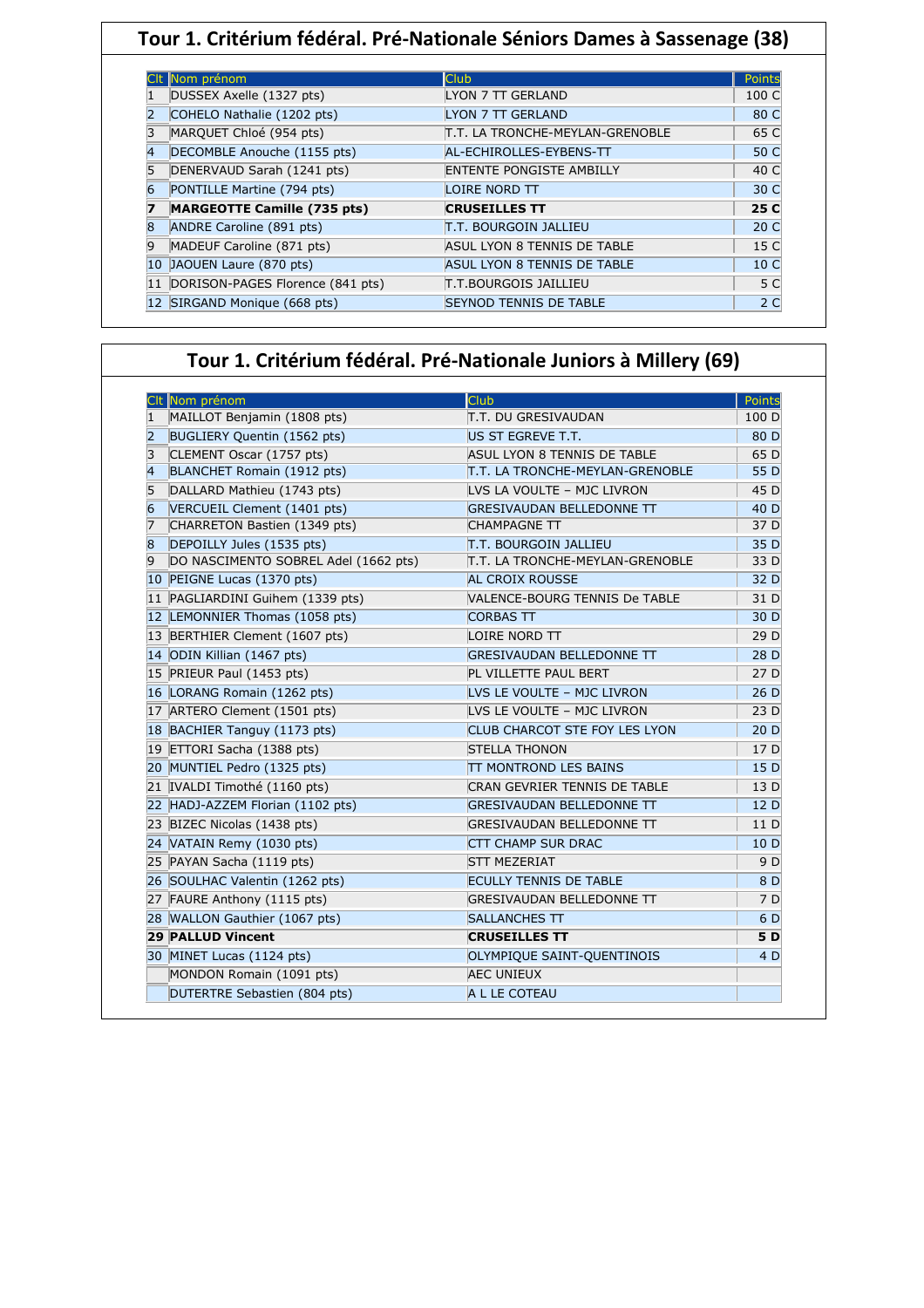| Tour 1. Critérium fédéral. Pré-Nationale Benjamins à La Roche/Foron (74) |                                  |                |
|--------------------------------------------------------------------------|----------------------------------|----------------|
| CIt Nom prénom                                                           | <b>Club</b>                      | <b>Points</b>  |
| ABDELFETTAH Elyas (680 pts)<br>1                                         | ASUL LYON 8 TENNIS DE TABLE      | 100 G          |
| $\overline{2}$<br>SERVOZ Antoine (637 pts)                               | EVIAN SPORTS TENNIS DE TABLE     | 80 G           |
| CHAPPELET Corentin (643 pts)<br>3                                        | <b>TT ALBERTVILLE</b>            | 65 G           |
| <b>CURTENAZ Lucas (590 pts)</b><br>4                                     | <b>CRUSEILLES TT</b>             | 52 G           |
| CHALONS Hugo (640 pts)<br>5                                              | <b>ANNECY TENNIS DE TABLE</b>    | 42 G           |
| GATHERON Nolan (605 pts)<br>6                                            | <b>ABERGEMENT CLEMENCIA</b>      | 37 G           |
| LARIVE Alexandre (616 pts)<br>7                                          | LYON 7 TT GERLAND                | 32 G           |
| GILLE Nils (600 pts)<br>8                                                | <b>AUVR RILLIEUX</b>             | 28 G           |
| BONNETERRE Zephir (543 pts)<br>9                                         | A S CROSSEY                      | 25 G           |
| 10 AIZAC-HAUTECLOCQUE Ulysse (535 pts)                                   | <b>GRESIVAUDAN BELLEDONNE TT</b> | 24 G           |
| 11 GARCIA Mateo (519 pts)                                                | AL ECHIROLLES-EYBENS TT          | 23G            |
| 12 MATHERET Anatole (550 pts)                                            | <b>TT ALBERTVILLE</b>            | 22G            |
| 13 BOIDIN Sebastien (522 pts)                                            | EVIAN SPORTS TENNIS DE TABLE     | 17 G           |
| 14 ALLISON Isaac (501 pts)                                               | PAYS ROCHOIS & GENEVOIS TT       | 15 G           |
| 15 PIRAT Mael (572 pts)                                                  | <b>ITT MANTHES</b>               | 13G            |
| 16 BOTTOLIER DEPOIS Remi (500 pts)                                       | <b>SALLANCHES TT</b>             | 11 G           |
| 17 ROUSSEAU Titouan (500 pts)                                            | CHAMBERY TENNIS DE TABLE         | 9 G            |
| 18 ANDRIEU Hugo (504 pts)                                                | <b>ASPTT ST ETIENNE</b>          | 8 G            |
| 19 MAITRE Louis (543 pts)                                                | <b>ALAP VILLEURBANNE</b>         | 7 G            |
| 20 TEIXEIRA Yohan (500 pts)                                              | <b>ANNECY TENNIS DE TABLE</b>    | 6 G            |
| 21 HOFFMANN Remi (553 pts)                                               | C.P ST JEAN DE MAURIENNE         | 5 <sub>G</sub> |
| 22 MARTEEL Mateo (500 pts)                                               | <b>ANNECY TENNIS DE TABLE</b>    | 4 G            |
| MAZAUD Maxime (586 pts)                                                  | <b>MEXIMIEUX TT</b>              |                |

## **Tour 1. Critérium fédéral. Départementale 2 Benjamins à Evian les Bains (74)**

|    | Nom prénom                       | <b>Club</b>                         | Points          |
|----|----------------------------------|-------------------------------------|-----------------|
|    | LANDU KINKELA Nelson (500 pts)   | <b>ENTENTE PONGISTE AMBILLY</b>     | 100 I           |
| 2  | MELKI Joseph (500 pts)           | ANNECY LE VIEUX - SILLINGY TT       | 80 I            |
| 3  | <b>HARVEY George (500 pts)</b>   | <b>CRUSEILLES TT</b>                | 65 I            |
| 4  | ZACKARIA Mathis (500 pts)        | <b>CRAN GEVRIER TENNIS DE TABLE</b> | 52 I            |
| 5  | BAZAR Erkem (500 pts)            | <b>ENTENTE PONGISTE AMBILLY</b>     | 42 I            |
| 6  | DICUONZO Matteo (500 pts)        | <b>ENTENTE PONGISTE AMBILLY</b>     | 37I             |
| 7  | <b>DERUAZ Valentin (500 pts)</b> | <b>CRUSEILLES TT</b>                | 32I             |
| 8  | LAURENS Anthony (500 pts)        | ANNECY LE VIEUX - SILLINGY TT       | 28I             |
| 9  | MOILLE Remi (500 pts)            | EVIAN SPORTS TENNIS DE TABLE        | 25I             |
| 10 | NOEL Leny (500 pts)              | <b>SALLANCHES TT</b>                | 24I             |
| 11 | VALETTE Matheo (500 pts)         | <b>ANNECY TENNIS DE TABLE</b>       | 23I             |
| 12 | BOURAOUI Zinedine (500 pts)      | ENTENTE PONGISTE AMBILLY            | 22I             |
| 13 | THOMAS Dohan (502 pts)           | CRAN GEVRIER TENNIS DE TABLE        | 17 <sub>I</sub> |
| 14 | TRONCON Mateo (500 pts)          | <b>CRAN GEVRIER TENNIS DE TABLE</b> | 15 <sub>1</sub> |
| 15 | VALETTE Charly (500 pts)         | ANNECY TENNIS DE TABLE              | 13I             |
| 16 | DUMAS Raphael (500 pts)          | <b>STELLA THONON</b>                | 11 I            |

| Tour 1. Critérium fédéral. Départementale 1 Minimes à Evian les Bains (74) |                               |                 |  |
|----------------------------------------------------------------------------|-------------------------------|-----------------|--|
|                                                                            |                               |                 |  |
| CIt Nom prénom                                                             | <b>Club</b>                   | Points          |  |
| VALOUR Antonin (558 pts)                                                   | ANNECY TENNIS DE TABLE        | 100 G           |  |
| BERTHOLET Philippe (575 pts)                                               | EVIAN SPORTS TENNIS DE TABLE  | 80 G            |  |
| DESROCHES Nathan (578 pts)<br>3                                            | ANNECY TENNIS DE TABLE        | 65 G            |  |
| DINANT-MEIER Florian (538 pts)<br>4                                        | ANNECY LE VIEUX - SILLINGY TT | 50 G            |  |
| DELAGE Ulysse (566 pts)<br>5                                               | ANNECY TENNIS DE TABLE        | 40 G            |  |
| DOUKARI Alexis (551 pts)                                                   | <b>SALLANCHES TT</b>          | 35 G            |  |
| <b>CURTENAZ Theo (500 pts)</b>                                             | <b>CRUSEILLES TT</b>          | 30 G            |  |
| <b>DERUAZ Paul (524 pts)</b>                                               | <b>CRUSEILLES TT</b>          | 25 G            |  |
| DELLENBACH Mathias (500 pts)<br>9                                          | ANNECY TENNIS DE TABLE        | 15 G            |  |
| LETELLIER Cyril (513 pts)<br>10                                            | <b>ANNECY TENNIS DE TABLE</b> | 10 <sub>G</sub> |  |
| GALOUZEAU DE VILLEPI Aimery (525 pts)                                      | ANNECY LE VIEUX - SILLINGY TT | 7 G             |  |
| VANI Enzo (500 pts)<br>12                                                  | CRAN GEVRIER TENNIS DE TABLE  | 5 G             |  |
| LI Anthony $(500 \text{ pts})$<br>13                                       | ANNECY TENNIS DE TABLE        | 4 G             |  |
| BELLUARD Imran (510 pts)<br>14                                             | PAYS ROCHOIS & GENEVOIS TT 74 | 3 <sub>G</sub>  |  |
| 15 GRANGER Louis (537 pts)                                                 | EVIAN SPORTS TENNIS DE TABLE  | 4 G             |  |